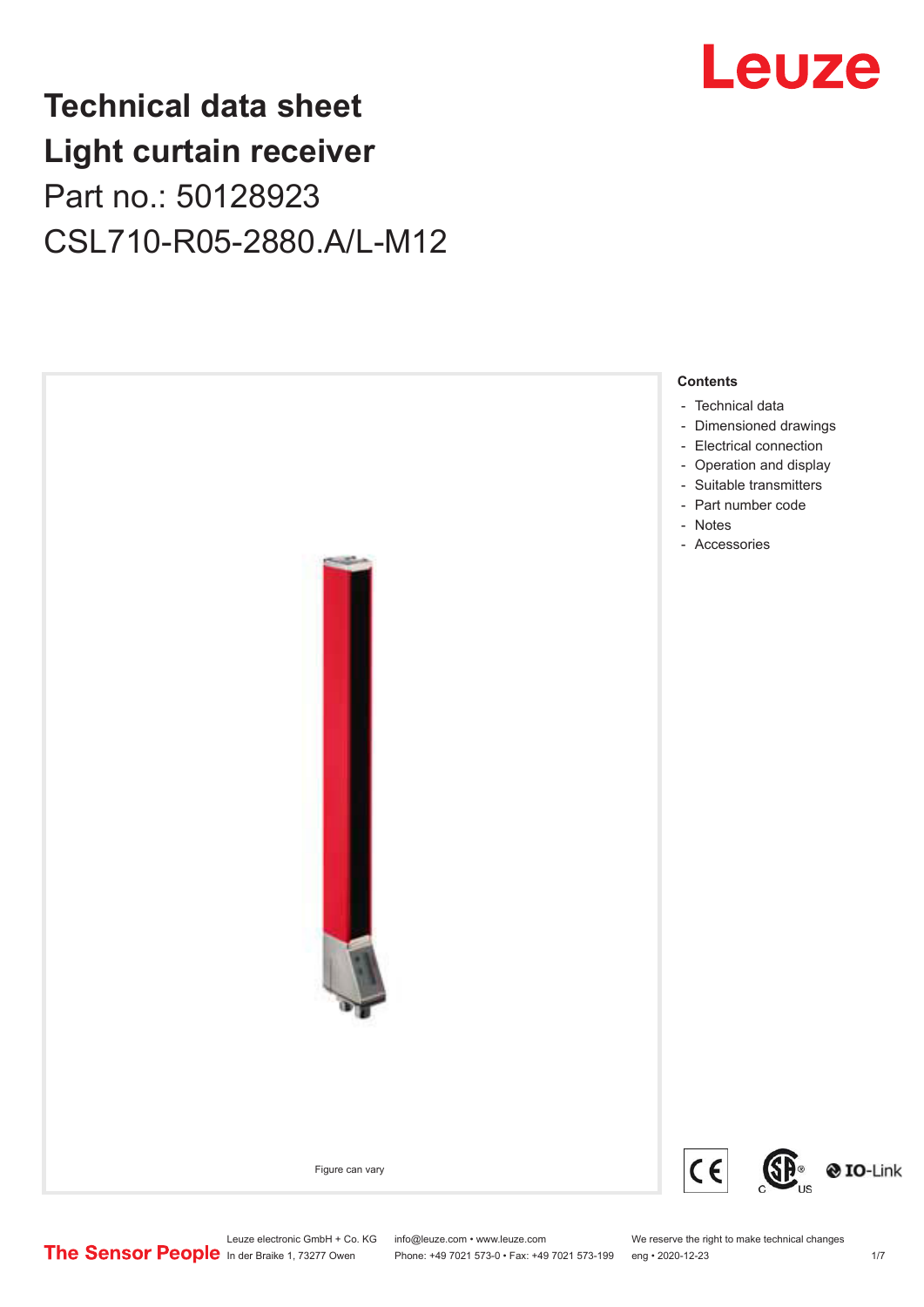## <span id="page-1-0"></span>**Technical data**

# Leuze

| 710<br>Throughbeam principle<br>Receiver<br>Precise object detection<br>Crossed-beam scanning               |
|-------------------------------------------------------------------------------------------------------------|
|                                                                                                             |
|                                                                                                             |
|                                                                                                             |
|                                                                                                             |
|                                                                                                             |
|                                                                                                             |
| Diagonal-beam scanning                                                                                      |
| Parallel-beam scanning                                                                                      |
|                                                                                                             |
| Guaranteed operating range                                                                                  |
| 0.13.5m                                                                                                     |
| Typical operating range                                                                                     |
| 0.14.5m                                                                                                     |
| 2,880 mm                                                                                                    |
| 576 Piece(s)                                                                                                |
| 5 <sub>mm</sub>                                                                                             |
|                                                                                                             |
|                                                                                                             |
| 10 mm                                                                                                       |
|                                                                                                             |
| Polarity reversal protection                                                                                |
| Short circuit protected                                                                                     |
| <b>Transient protection</b>                                                                                 |
|                                                                                                             |
|                                                                                                             |
| 18  30 V, DC                                                                                                |
| 0  15 %, From $U_{\rm B}$                                                                                   |
| 0  600 mA, The specified values refer<br>to the entire package consisting of trans-<br>mitter and receiver. |
|                                                                                                             |
| 100 mA                                                                                                      |
|                                                                                                             |
| $6,000 \Omega$                                                                                              |
| Number of inputs/outputs selectable 4 Piece(s)                                                              |
| DC                                                                                                          |
| Typ. $U_B / 0 V$                                                                                            |
| DC                                                                                                          |
| high: $\geq 6V$                                                                                             |
| low: $\leq 4V$                                                                                              |
|                                                                                                             |
| 01ms                                                                                                        |
|                                                                                                             |
|                                                                                                             |
| 400 ms                                                                                                      |
| 17.68 ms                                                                                                    |
| $30 \mu s$                                                                                                  |
|                                                                                                             |
|                                                                                                             |
|                                                                                                             |

| IO-Link                                         |                              |
|-------------------------------------------------|------------------------------|
| <b>COM</b> mode                                 | COM <sub>2</sub>             |
|                                                 | COM <sub>3</sub>             |
| Specification                                   | V1.0.1                       |
|                                                 | V1.1                         |
| Min. cycle time                                 | $COM2 = 2.3$ ms              |
|                                                 |                              |
| <b>Service interface</b>                        |                              |
| Type                                            | IO-Link                      |
|                                                 |                              |
| <b>IO-Link</b><br><b>Function</b>               | Configuration via software   |
|                                                 | Service                      |
|                                                 |                              |
| <b>Connection</b>                               |                              |
| <b>Number of connections</b>                    | 2 Piece(s)                   |
| <b>Plug outlet</b>                              | Axial                        |
|                                                 |                              |
| <b>Connection 1</b>                             |                              |
| <b>Function</b>                                 | Configuration interface      |
|                                                 | Signal IN                    |
|                                                 | Signal OUT                   |
|                                                 | Voltage supply               |
| Type of connection                              | Connector                    |
| <b>Thread size</b>                              | M12                          |
| <b>Type</b>                                     | Male                         |
| <b>Material</b>                                 | Metal                        |
| No. of pins                                     | 8-pin                        |
| Encoding                                        | A-coded                      |
|                                                 |                              |
| <b>Connection 2</b><br><b>Function</b>          | Connection to transmitter    |
|                                                 | Connector                    |
| <b>Type of connection</b><br><b>Thread size</b> | M <sub>12</sub>              |
| <b>Type</b>                                     | Female                       |
| <b>Material</b>                                 | Metal                        |
| No. of pins                                     |                              |
| Encoding                                        | 5-pin<br>A-coded             |
|                                                 |                              |
| <b>Mechanical data</b>                          |                              |
| Design                                          | Cubic                        |
| Dimension (W x H x L)                           | 29 mm x 54.8 mm x 2,953 mm   |
| <b>Housing material</b>                         | Metal                        |
| <b>Metal housing</b>                            | Aluminum                     |
| Lens cover material                             | Plastic / PMMA               |
| Net weight                                      | $2,850$ g                    |
| <b>Housing color</b>                            | Red                          |
| <b>Type of fastening</b>                        | Groove mounting              |
|                                                 | Via optional mounting device |
|                                                 |                              |
| <b>Operation and display</b>                    |                              |
| Type of display                                 | LED                          |
|                                                 | OLED display                 |
| <b>Number of LEDs</b>                           | 2 Piece(s)                   |
| Type of configuration                           | Software                     |
|                                                 | Teach-in                     |
| <b>Operational controls</b>                     | Membrane keyboard            |
|                                                 |                              |

Leuze electronic GmbH + Co. KG info@leuze.com • www.leuze.com We reserve the right to make technical changes In der Braike 1, 73277 Owen Phone: +49 7021 573-0 • Fax: +49 7021 573-199 eng • 2020-12-23 2/7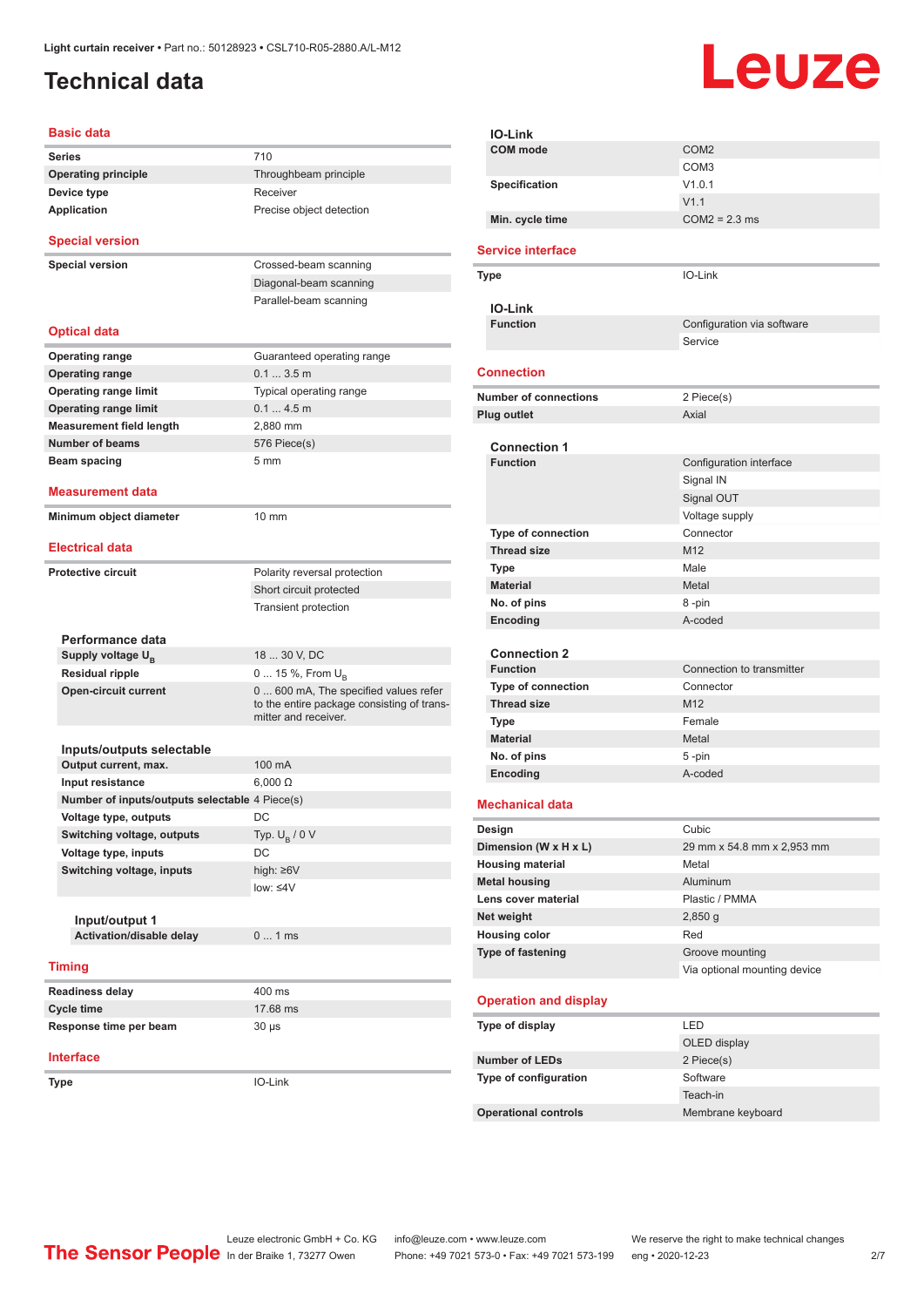## **Technical data**

## Leuze

#### **Environmental data**

| Ambient temperature, operation | $-30$ 60 °C    |  |
|--------------------------------|----------------|--|
| Ambient temperature, storage   | $-40$ 70 °C    |  |
| <b>Certifications</b>          |                |  |
| Degree of protection           | IP 65          |  |
| <b>Protection class</b>        | $\mathbf{III}$ |  |
| <b>Certifications</b>          | c CSA US       |  |
| <b>Standards applied</b>       | IEC 60947-5-2  |  |

#### **Classification**

| <b>Customs tariff number</b> | 90314990 |
|------------------------------|----------|
| eCl@ss 5.1.4                 | 27270910 |
| eCl@ss 8.0                   | 27270910 |
| eCl@ss 9.0                   | 27270910 |
| eCl@ss 10.0                  | 27270910 |
| eCl@ss 11.0                  | 27270910 |
| <b>ETIM 5.0</b>              | EC002549 |
| <b>ETIM 6.0</b>              | EC002549 |
| <b>ETIM 7.0</b>              | EC002549 |
|                              |          |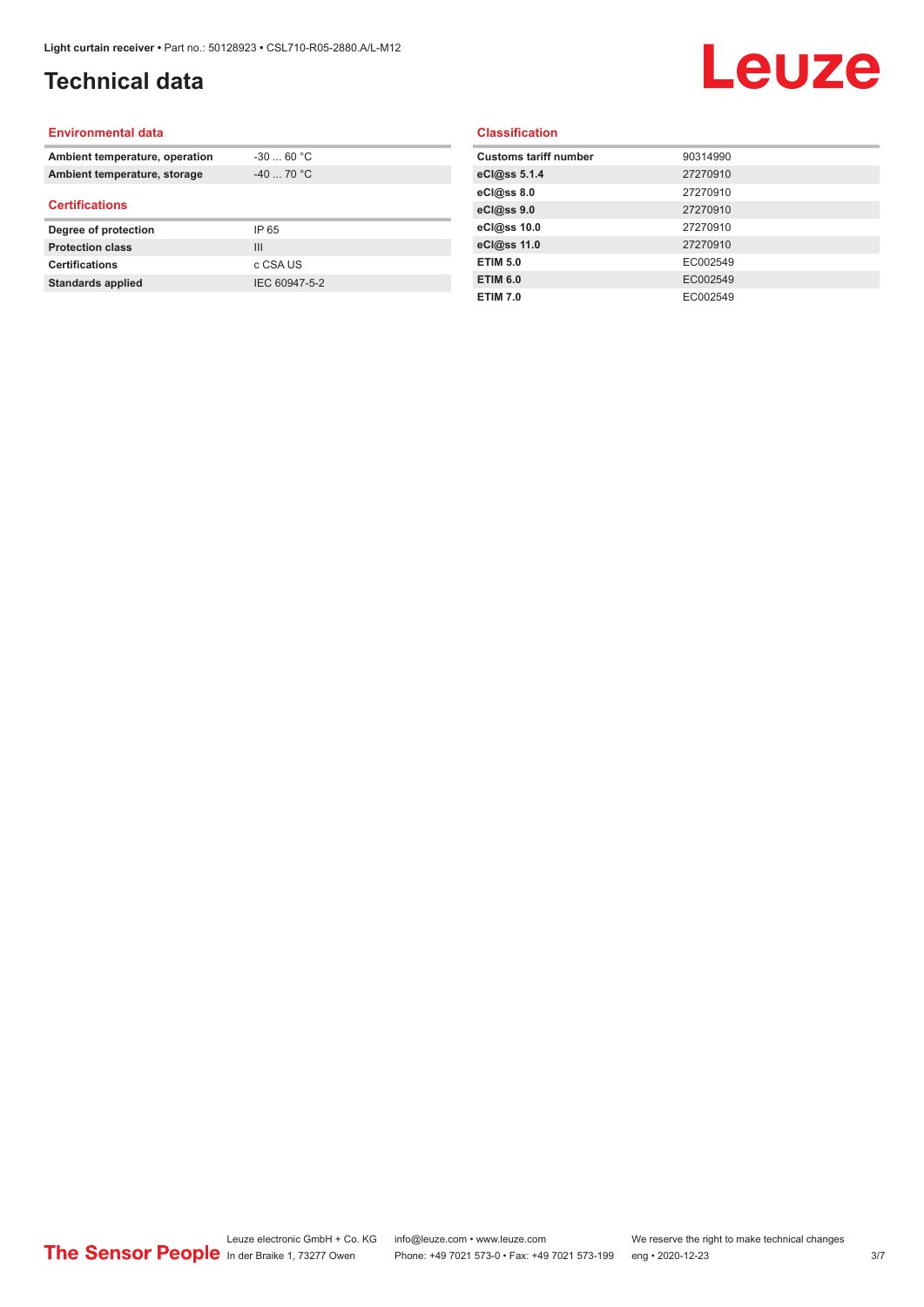### <span id="page-3-0"></span>**Dimensioned drawings**

All dimensions in millimeters



- A Beam spacing 5 mm
- B Measurement field length 2880 mm
- F M6 thread
- G Fastening groove
- L Profile length 2888 mm
- T Transmitter
- R Receiver
- Y





A PWR / SW IN / OUT

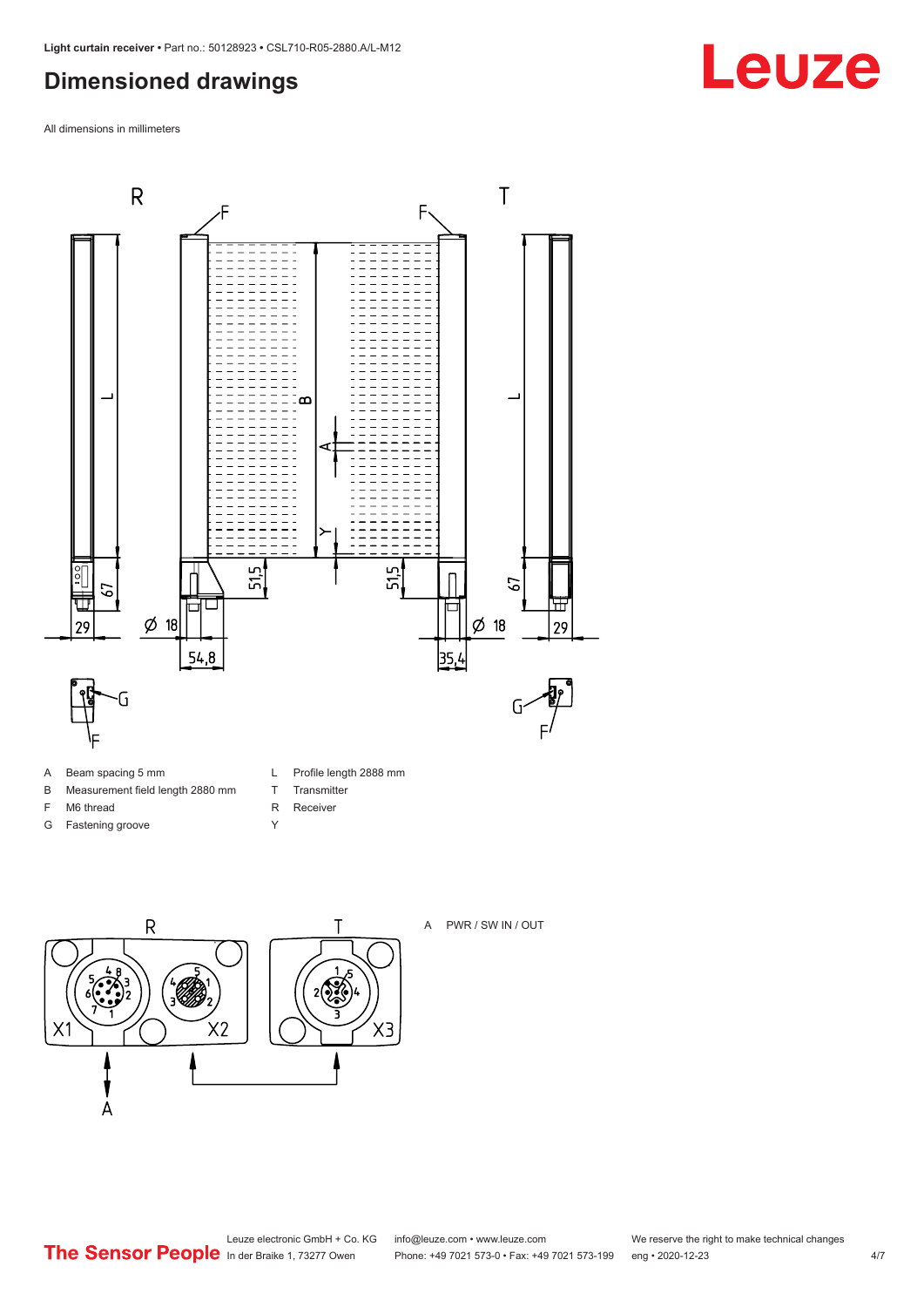### <span id="page-4-0"></span>**Electrical connection**

### **Connection 1**

| <b>Function</b>    | Configuration interface |
|--------------------|-------------------------|
|                    | Signal IN               |
|                    | Signal OUT              |
|                    | Voltage supply          |
| Type of connection | Connector               |
| <b>Thread size</b> | M12                     |
| <b>Type</b>        | Male                    |
| <b>Material</b>    | Metal                   |
| No. of pins        | 8-pin                   |
| Encoding           | A-coded                 |

#### **Pin Pin assignment**

|                | $V +$           |
|----------------|-----------------|
| $\overline{2}$ | IO <sub>1</sub> |
| 3              | GND             |
| 4              | IO-Link         |
| 5              | IO <sub>2</sub> |
| 6              | IO3             |
|                | IO <sub>4</sub> |
| 8              | <b>GND</b>      |

#### **Connection 2**

| <b>Function</b>    | Connection to transmitter |
|--------------------|---------------------------|
| Type of connection | Connector                 |
| <b>Thread size</b> | M12                       |
| <b>Type</b>        | Female                    |
| <b>Material</b>    | Metal                     |
| No. of pins        | $5 - pin$                 |
| Encoding           | A-coded                   |

#### **Pin Pin assignment**

|--|

## **Operation and display**

| <b>LED</b>     | <b>Display</b>           | <b>Meaning</b>                         |
|----------------|--------------------------|----------------------------------------|
|                | Green, continuous light  | Operational readiness                  |
|                | Green, flashing          | Teach / error                          |
| $\overline{2}$ | Yellow, continuous light | Light path free, with function reserve |
|                | Yellow, flashing         | No function reserve                    |
|                | Off                      | Object detected                        |









## Leuze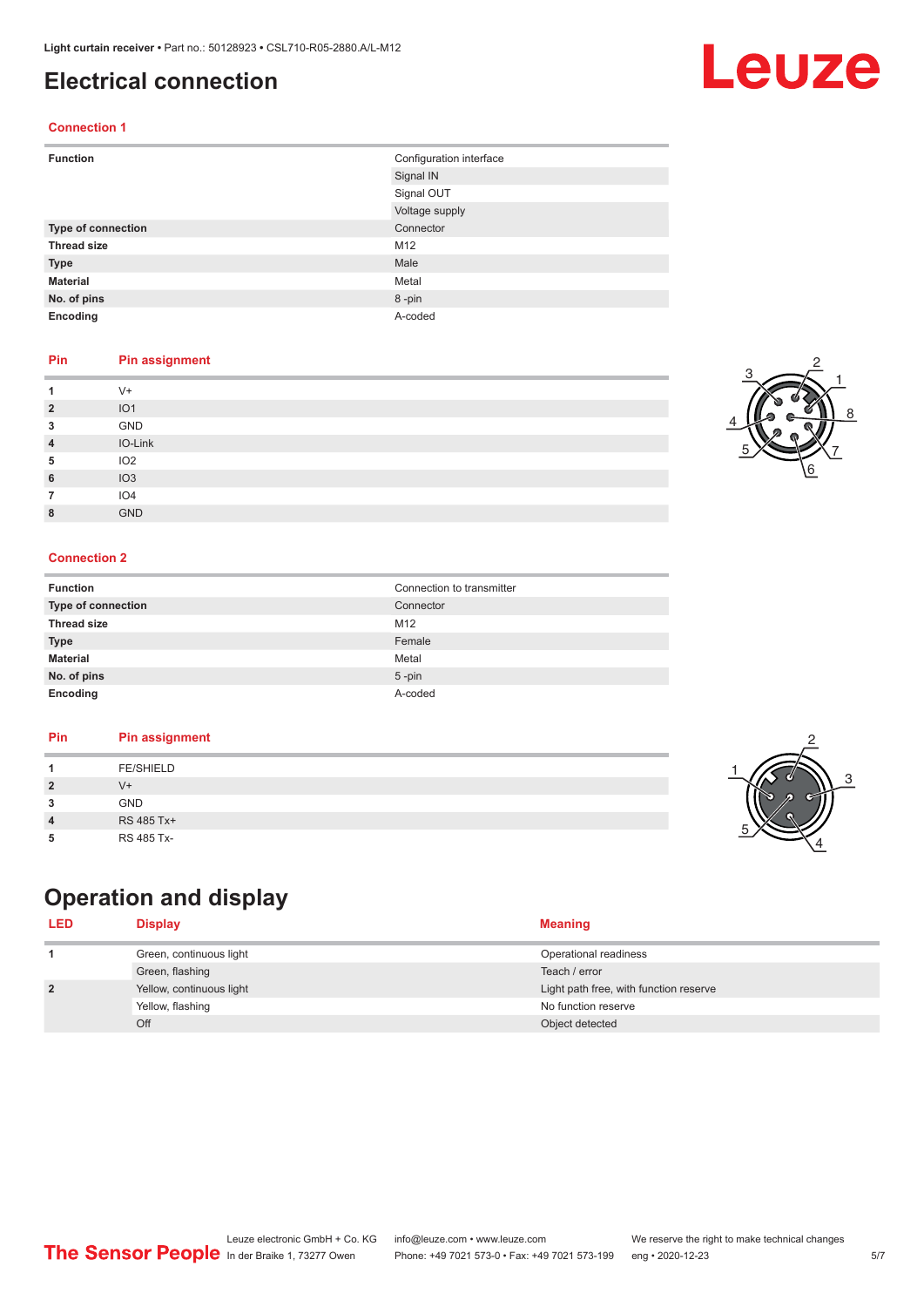### <span id="page-5-0"></span>**Suitable transmitters**

## Leuze

| Part no. | <b>Designation</b>        | <b>Article</b>               | <b>Description</b>                                                                                                                                                                                      |
|----------|---------------------------|------------------------------|---------------------------------------------------------------------------------------------------------------------------------------------------------------------------------------------------------|
| 50129011 | CSL710-T05-2880.A-<br>M12 | Light curtain<br>transmitter | Application: Precise object detection<br>Special version: Parallel-beam scanning, Crossed-beam scanning, Diagonal-<br>beam scanning<br>Operating range: 0.1  3.5 m<br>Connection: Connector, M12, 5-pin |

### **Part number code**

Part designation: **CSL710-XYY-ZZZZ.A/B-CCC**

| <b>CSL710</b><br>$\boldsymbol{\mathsf{X}}$ | <b>Operating principle</b><br>CSL: switching light curtain of the 710 series<br><b>Function classes</b><br>T: transmitter |
|--------------------------------------------|---------------------------------------------------------------------------------------------------------------------------|
| YY                                         | R: receiver<br>Beam spacing<br>$05:5 \, \text{mm}$<br>10:10 mm<br>20:20 mm<br>40:40 mm                                    |
| <b>ZZZZ</b>                                | Measurement field length [mm], dependent on beam spacing<br>Value, see technical data                                     |
| Α                                          | Equipment<br>A: connector outlet, axial                                                                                   |
| B                                          | Interface<br>L: IO-Link                                                                                                   |
| <b>CCC</b>                                 | <b>Electrical connection</b><br>M12: M12 connector                                                                        |

| <b>Note</b>                                                                                  |
|----------------------------------------------------------------------------------------------|
| ∜ A list with all available device types can be found on the Leuze website at www.leuze.com. |

### **Notes**

| <b>Observe intended use!</b>                                                                                                                                                                                                     |
|----------------------------------------------------------------------------------------------------------------------------------------------------------------------------------------------------------------------------------|
| $\%$ This product is not a safety sensor and is not intended as personnel protection.<br>$\&$ The product may only be put into operation by competent persons.<br>$\%$ Only use the product in accordance with its intended use. |

|  | <b>For UL applications:</b>                                                                                                                                                                                                                                                                   |
|--|-----------------------------------------------------------------------------------------------------------------------------------------------------------------------------------------------------------------------------------------------------------------------------------------------|
|  | $\%$ For UL applications, use is only permitted in Class 2 circuits in accordance with the NEC (National Electric Code).<br>These proximity switches shall be used with UL Listed Cable assemblies rated 30V, 0.5A min, in the field installation, or equivalent (categories: CYJV/<br>$\phi$ |
|  | CYJV7 or PVVA/PVVA7)                                                                                                                                                                                                                                                                          |